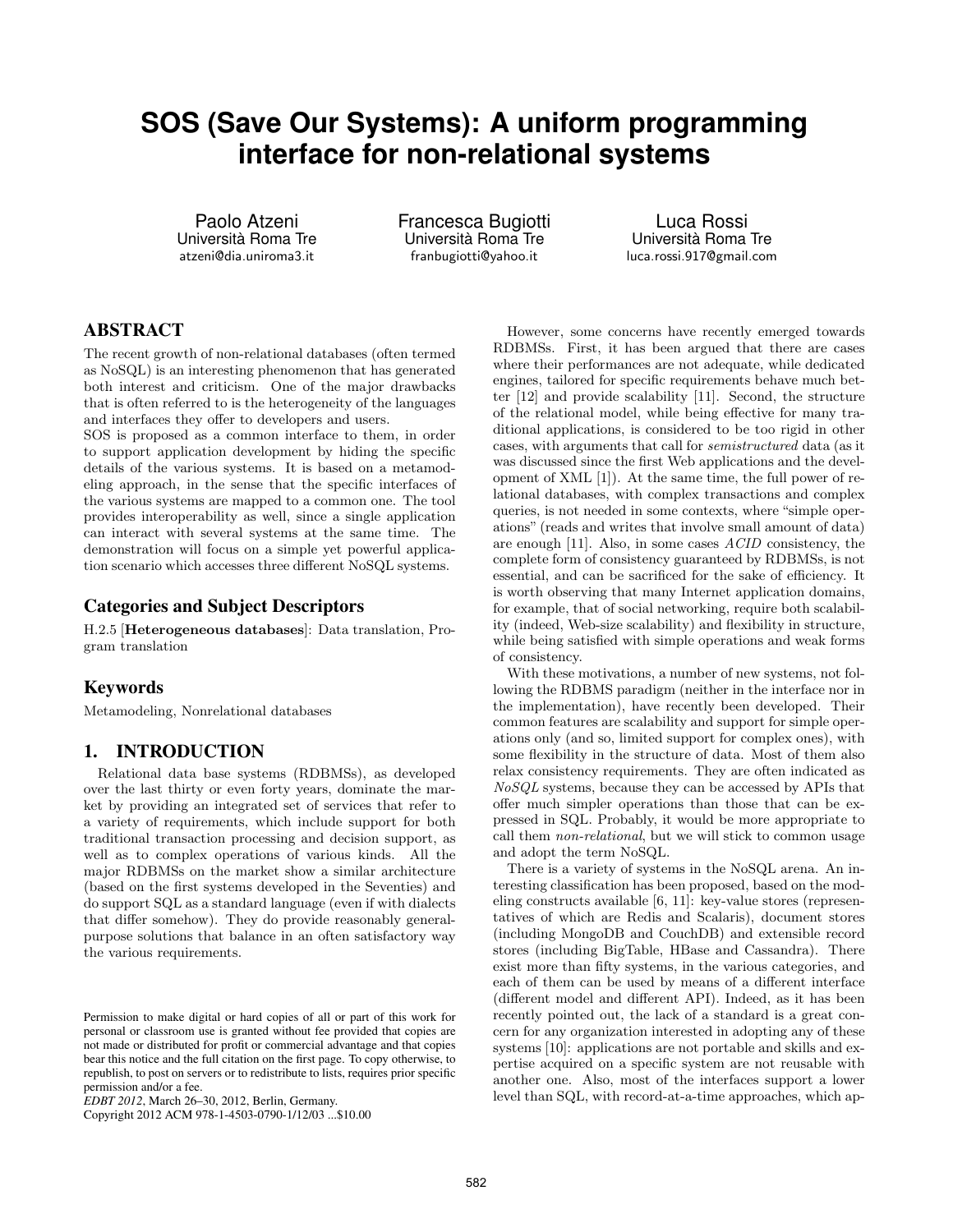pear to be a step back with respect to relational systems.

The observations above have motivated us to look for methods and tools that can alleviate the consequences of the heterogeneity of the interfaces offered by the various NoSQL systems and also can enable interoperability between them together with ease of development (by improving programmers' productivity, following one of the original goals of relational databases [8]). As a first step in this direction, we present here SOS (Save Our Systems), a programming interface where non-relational databases can be uniformly defined, queried and accessed by an application program.

The tool makes use of a description of the interfaces of non-relational systems by means of a generic and extensible hierarchical meta-layer, based on principles that are inspired by those our group has used in the MIDST and MIDST-RT projects [2, 3, 4]. However, while the focus in our previous work was on the structure of models, here, as models are exposed to a limited extent, the meta-layer is concerned with the methods that can be used to access the systems. The meta-layer is then instantiated (indeed, implemented) in the various underlying systems; in this demonstration, we will use the implementations for a representative for each of the main classes we mentioned earlier: a key-value store, Redis, a document store, MongoDB, and an extensible data store, HBase. Indeed, the implementations are transparent to the application, so that they can be replaced at any point in time (and so one NoSQL system can be replaced with another one), and this could really be important in the tumultuous world of Internet applications. We will show a simple application which involves different systems and can be developed in a rapid way by knowing only the methods in our interface and not the details of the various underlying systems.

The main contribution of this demonstration is in its originality, as there is no other tool that provides a uniform interface to NoSQL systems. It is also a first step towards a seamless interoperability between systems in the family. Indeed, we are currently working at additional components that would allow code written for a given system to access other systems: this will be done by writing a layer to translate proprietary code to the SOS interface; then, the tool proposed here would allow for the execution on other target systems.

The rest of this paper is organized as follows. In Section 2 we illustrate the principles on which the SOS tool is based. In Section 3 we illustrate the application we will demonstrate. Then, we briefly discuss related work (Section 4) and draw our conclusions (Section 5).

#### 2. THE MAIN CONCEPTS

The architecture of the tool and its interaction with applications and NoSQL systems are summarized in Figure 1. In this section we describe the main features.

As we said, NoSQL systems provide different interfaces to access the data they manage, and we have the goal of providing some support for reducing the difficulties related with this heterogeneity. Indeed, despite their diversity, these systems share some commonalities:<sup>1</sup> the flexibility in the data model and the low level of the operation on data.



Figure 1: Architecture of SOS

More specifically, these systems all provide operations on objects, which have some form of identifier. Each object has an internal structure that has some form of components for each object, with different features in the various systems.

In our tool we currently provide support for three NoSQL systems: HBase, Redis and MongoDB, as representatives of the three major categories mentioned in the Introduction. HBase<sup>2</sup> is an extensible record store modeled after Google BigTable [7]. Data are organized in tables where each row has an arbitrary number of fields (columns) grouped in clusters (column families). It is possible to retrieve rows using identifiers (single values, yielding one row, or ranges, producing collections of rows). HBase does not support any notion of query to retrieve rows on conditions on fields other than the identifier. Redis<sup>3</sup> is a key-value store where single values can be retrieved using their identifier. Redis supports various data types such as String, Integer, Set, and List and native operations to manipulate them. Finally,  $MongoDB<sup>4</sup>$ is a document store that handles collections of objects represented in  $BSON<sup>5</sup>$  a variant of the JSON<sup>6</sup> format. Every document has a unique identifier that is used for indexing purpose. MongoDB couples a very simple and intuitive data organization with a rich interface for querying and manipulating data.

It turns out that these three systems (as well as most of the others in the NoSQL world) support operations that, with differences in details related to the specific data organization and the syntactic choices for the languages, provide support for storing and removing objects and for retrieving objects or sets of objects. As a consequence, in our search for a unified approach, we decided to design an interface that offers put, delete and get methods, the latter referring to both uniquely identified objects and to sets of them.

In order to handle the representation of objects that are semistructured, with various degrees of structuredness, SOS

3 http://redis.io

 $<sup>6</sup>$ http://www.json.org</sup>

<sup>1</sup>We refer here to the features related to how data is modeled and accessed. There are other common, important features, namely the attention to scalability and the frequent relax-

ation of consistency, which are orthogonal to the aspects we are interested in here, and so we do not consider them.  $^2$ http://hbase.apache.org

<sup>4</sup> http://www.mongodb.org

<sup>5</sup> http://bsonspec.org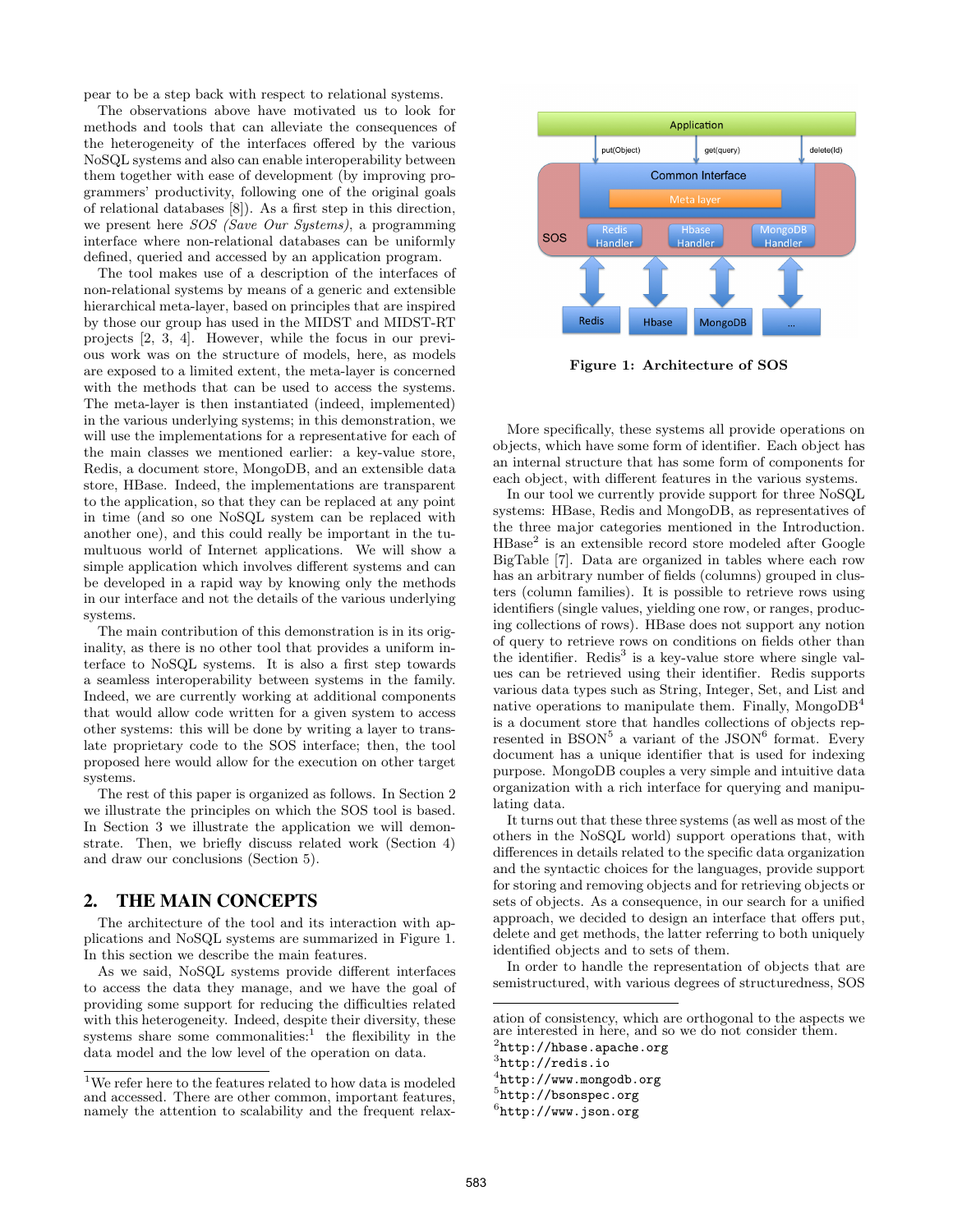adopts an intermediate, common representation for objects, implemented in the JSON format, which offers a compact hierarchical organization which is, at the same time, flexible, as the internal structure of objects can be used or ignored, depending on the capabilities of the underlying systems. Moreover, JSON documents are easily handled by most programming languages, and often used as a suitable format for serializing their native objects.

These ideas could be implemented in various programming paradigms and environments. As a first effort, we decided to proceed with Java, given the large set of applications that use it.

So, we defined a Java interface (named NonRelational-Handler), which exposes the following methods corresponding to the basic operations illustrated above:

void put (String collection, String ID, Object o) void delete (String collection, String ID) Object get (String collection, String ID) Set<Object> get (Query q)

So, NonRelationalHandler supports put, delete and get operations based on the objects identifiers, as well as multiple retrievals by simple conjunctive queries (the second form of get). These methods handle arbitrary Java objects, which are then serialized into JSON documents in order to be processed by the underlying layer. Finally, each request is codified in terms of native NoSQL DBMS operations, and the JSON object is given a suitable, structured representation, specific for the DBMS used. The requests and the interactions are handled by technology-specific implementations acting as adapters for the DBMS' drivers.

We have implementations for this interface in the three systems we currently support. The classes that directly implement the interface are the "handlers" for the various systems, which then delegate to other classes some of the technical, more elaborate operations.

For example, the following code is the implementation of the NonRelationalHandler interface for MongoDb. It can be seen that put links a content to a resource identifier, indeed creates a new resource. The adapter wraps the conversion to a technical format (this responsibility is delegated to objectMapper) which is finally persisted in MongoDB.

```
public class MongoDBNonRelationalHandler
               implements NonRelationalHandler {
   public void put(String cName, String ID, Object object) {
    DBCollection coll =
         db.getCollection(this.getCollection(cName));
     ByteArrayOutputStream baos =
                   new ByteArrayOutputStream();
     this.objectMapper.writeValue(baos, object);
     ByteArrayInputStream bais =
               new ByteArrayInputStream(baos.toByteArray());
     this.mongoMapper.persist(coll, ID, bais);
}
```
As a second implementation of NonRelationalManger, let us consider the one for Redis. As for MongoDb, it contains the specific mapping of Java objects into Redis manageable resources. In particular, Redis needs the concept of collection, defining a sort of hierarchy of resources, typical in resource-style architectures. It can be seen that the hierarchy is simply inferred from the ID coming from the uniform interface.



Figure 2: The schema for the data in the example

```
public class RedisNonRelationalHandler
                implements NonRelationalHandler {
public void put(String collName, String ID, Object object) {
  Jedis jedis = pool.getResource();
  try {
     // the object is stored in the meta-layer
     ByteArrayOutputStream baos =
               new ByteArrayOutputStream();
     this.objectMapper.writeValue(baos, object);
     DBCollection coll =
         db.getCollection(this.getCollection(cName));
     ByteArrayInputStream bais =
               new ByteArrayInputStream(baos.toByteArray());
     this.databaseMapper.persist(
               jedis, coll, ID, bais);
     baos.close();
     bais.close();
     } catch(JsonParseException ex) {
          ex.printStackTrace();
     } finally {
          pool.returnResource(jedis);
     }
}
```
## 3. THE DEMO APPLICATION

In order to show how the SOS tool can support application development, let us adopt the perspective of a Web 2.0 development team in charge of releasing a new version of Twitter. Transactions are short-lived and involve little amount of data, so the adoption of NoSQL systems is meaningful. Also, let us assume that quantitative application needs have lead the software architect to drive the decision towards the use of several NoSQL DBMSs, as it turned out that the various components of the application can benefit each from a different system.<sup>7</sup>

The data of interest for the example have a rather simple structure, shown in Figure 2: we have users, with login and some personal information, who write posts; every user "follows" the posts of a set of users and can, in turn, "be followed" by another set of users. We store users' data in MongoDB, posts in Redis and the "follower-followed" relationships in HBase.

The application can be implemented by means of a small number of classes, one for users, with a method for registering new ones and for logging in, one for tweets with methods for sending them, and finally one for the "follower-followed" relationship, for updating it and for the support for listening. Each of the classes is implemented by using one or more database objects, which are instantiated according to the implementation that is desired for it (MongoDB for users,

<sup>7</sup>For the sake of space here (and of time in the demo), the example has to be simple, and so the choice of multiple systems is probably not justified. However, as the various systems have different performances and different behavior in terms of consistency, it is meaningful to have applications that are not satisfied with just one of them.